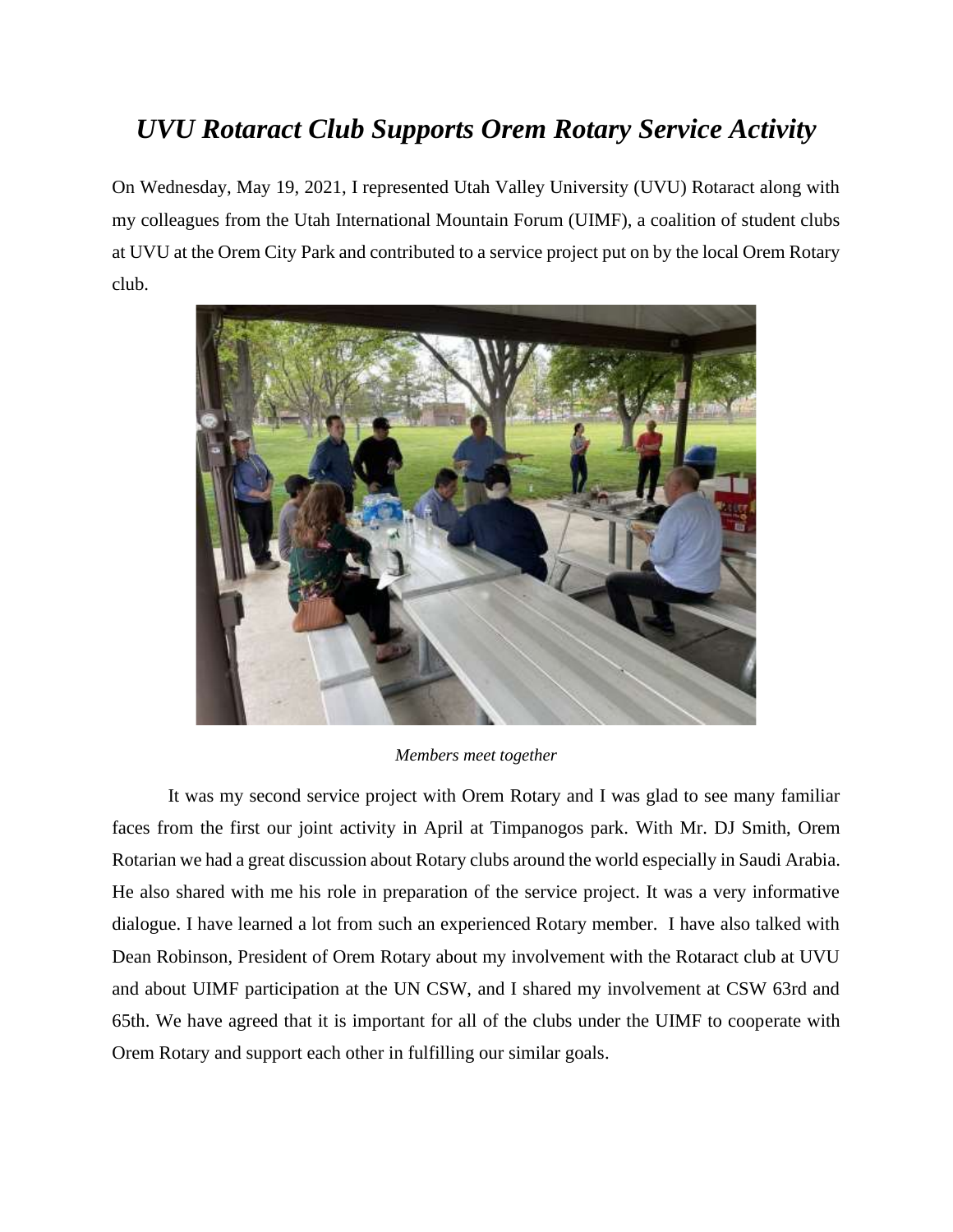

*Cleaning the pavilion*

We cleaned the club's pavilion and the area around it in preparation for the Orem Summerfest pancake breakfast which is hosted by the Orem Rotary club usually in June. During this annual event, Rotary fundraises for future service projects. This service project not only immediately benefits the community but will serve it in other ways further along as well.